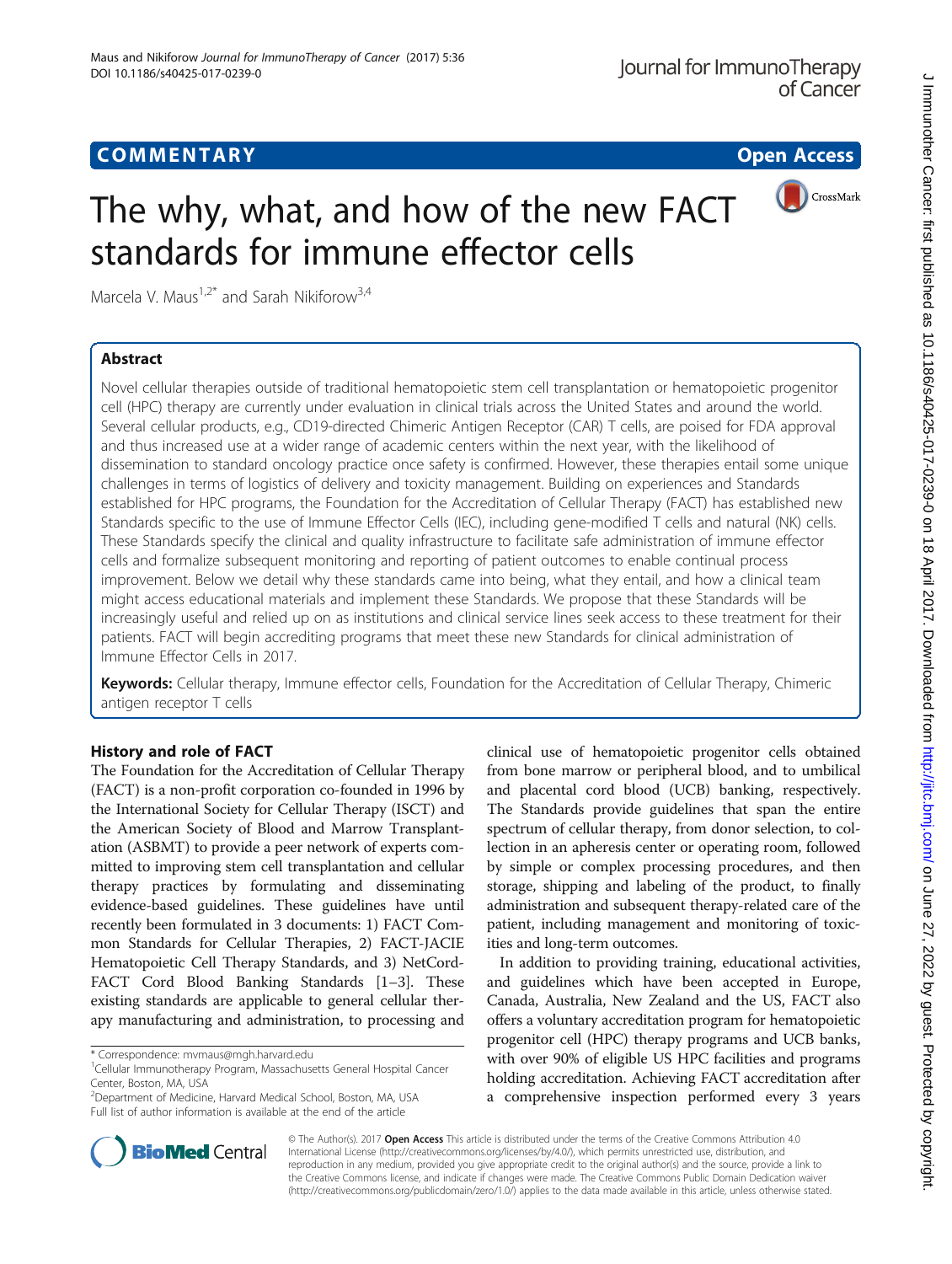demonstrates to patients, physicians, commercial manufacturers, regulatory agencies, and insurance payers that a given HPC program or UCB bank is committed to a certain level of quality measures and oversight in cell therapy practices and downstream patient care.

# Past, present, and future of adoptive immunotherapy, or "immune effector cells"

For the past 30 years or so, adoptive cellular therapy with immune effector cells such as tumor-infiltrating lymphocytes, ex vivo cultured lymphocytes, and genetically-modified lymphocytes have been developed at select academic medical centers. The resulting cellular products have generally been administered by clinical researchers in a variety of fields, including oncologic surgeons, medical oncologists, hematologists, and specialists in hematopoietic stem cell transplantation, under federal (FDA) and local regulatory (Institutional Review Board) supervision [\[4](#page-4-0), [5\]](#page-4-0). Following demonstrations of the remarkable efficacy of genetically-modified T cells in certain hematologic malignancies, e.g., frequent and durable response rates in B cell malignancies treated with CD19-directed chimeric antigen receptor (CAR) T cell trials [\[6](#page-4-0)–[11\]](#page-4-0), the field has grown tremendously, with an explosion of academic and commercial investigations using immune effector cells as a new platform of therapy. Immune Effector Cells (IECs) currently include, but are not limited to, NK cells with or without ex vivo activation to exert broad cytotoxicity against tumor cells, genetically-modified T cells expressing CARs or engineered T cell receptors directed against tumorassociated antigens, cytotoxic T lymphocytes expanded ex vivo against viral or tumor peptides to target infection or malignancy, regulatory T cells with or without genetic modification to induce tolerance, and dendritic cells loaded with peptides or genetically engineered to express cytokines/chemokines in order to enhance immune recognition [\[12](#page-4-0)–[14\]](#page-4-0). (Mesenchymal stem cells and other aspects of regenerative medicine and geneticallyengineered tumor cell vaccines are also growing fields but are not considered IECs under the current Standards.)

As of December 15, 2016, there are currently 2219 open clinical trials of T cell-based cellular therapies and 265 NK-cell based cellular therapies around the world (clinicaltrials.gov) for many different types of cancer. These IECs are also being explored as treatment options in other clinical settings, such as solid organ transplantation and autoimmune disease. Whether these therapies are administered by "cellular therapists" derived from the HPC program, by disease-focused oncologists, or by physicians in other specialties is evolving independently at each clinical site. Many initial Phase I academic endeavors have led to commercial sponsorship and manufacturing to support larger Phase II and Phase III

registration trials. To meet demand, commercial apheresis facilities may be called in to assist academic apheresis centers to allow participation of clinical sites without an internal collection facility. Thus, the number of physical entities and highly specialized individuals involved in collecting, manufacturing, delivering, and caring for patients receiving these types of therapies is likely to become greater than has historically been encountered by centralized transplant programs, and the experience base of the individuals involved in each step may be highly variable.

# Cellular therapies require special clinical infrastructure

The first round of regulatory approvals for IECs for cancer indications since the Provenge dendritic cell vaccine are expected in 2017. This will mark a significant milestone in the field, as CAR T cells become more widely commercially available outside of a research study environment. CAR T cells carry a more extensive toxicity profile than dendritic cell vaccines, namely the potential for tumor lysis; cytokine release syndrome requiring intensive unit care; neurologic toxicity ranging from encephalopathies characterized by aphasia, seizures, and in rare instances, fatal cerebral edema; as well as unusual immunologic manifestations such as hemophagocytic lymphohistiocytosis. As many investigators have learned, the administration of CAR-modified T cells can consume significant effort from various members of the healthcare team, including transfusion medicine colleagues, the cell-processing laboratory, pharmacy, outpatient and inpatient clinical teams, and specialty consultants. A robust clinical infrastructure is required to handle the complex scheduling logistics, maintain the chain-of-custody and chain-ofidentity of the cellular product, and facilitate communication to manage potentially severe toxicities.

Many aspects of cellular therapy are different from established workflows in general oncology: i.e., cells are not stored in vials, nor are they mixed and re-labeled in the pharmacy. These products must be temperaturecontrolled at all times during preparation, shipping, and administration, and can only be manipulated under aseptic conditions. The importance of the chain-ofcustody and absolute certainty regarding identity of the cellular product, along with its label and attendant paperwork, cannot be overstated, as administration of the wrong product can have lethal consequences. Furthermore, since IECs are "living drugs" their pharmacokinetics are less predictable than traditional small molecule drugs and even biologics such as antibodies. Toxicities can appear days after infusion of the cells and evolve rapidly. Both the outpatient and inpatient healthcare teams must be attuned to the potential toxicities, including cytokine release syndrome, to appropriately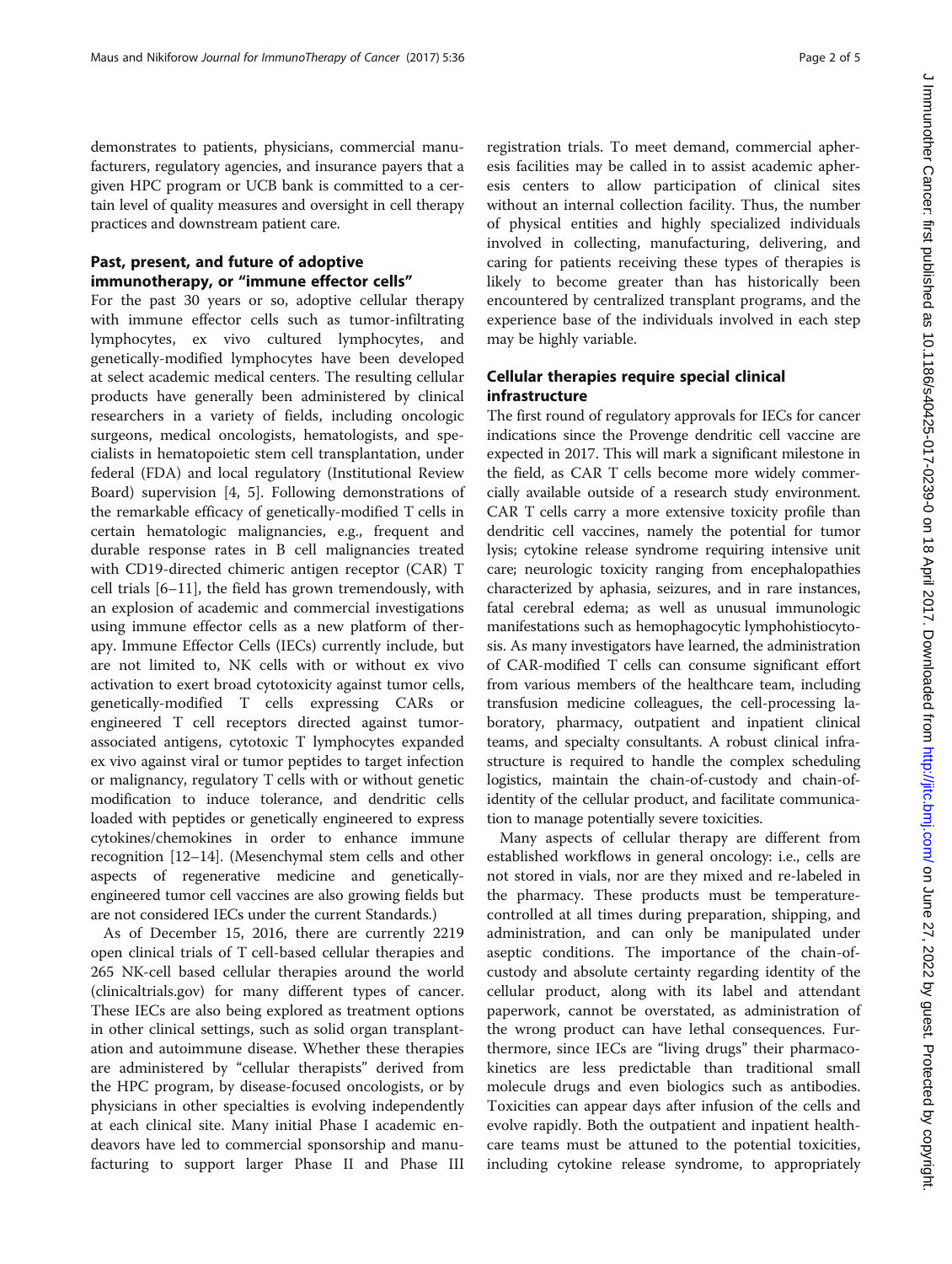manage the patient. Clinical management may include administration of specialized drugs such as anti-cytokine monoclonal antibodies (i.e., tocilizumab), which need to be readily available to manage life-threatening toxicity but are not frequently used or necessarily available in routine healthcare [[15, 16\]](#page-4-0). Finally, there are recommendations from regulatory agencies to monitor patients receiving genome-modified cellular products for up to 15 years to detect the emergence of potential long-term toxicities, such as secondary malignancies from insertional oncogenesis.

# FACT immune effector cell task force and generation of standards

Given these unique logistics and toxicity profiles, the need for novel supportive care and medications, and rapid progression of these technologies toward FDA licensing, academic cellular therapists and transplant programs expressed a desire to apply existing FACT standards and/or create directed guidelines to ensure similar safety measures in this new cellular therapy field. This impetus was seconded by many commercial cell manufacturers, regulatory agencies, and academic entities. With the help of a task force representing FACT, ISCT, American Society for Gene and Cellular Therapy (ASGCT), and Society for Immunotherapy of Cancer (SITC) leadership as well as academicians and cellular therapists from 10 cancer centers, FACT has formulated Standards and an Accreditation Program for IECs, defined as "cells used to modulate, elicit, or mitigate an immune response for therapeutic intent", including dendritic, natural killer, T or B cells.

FACT Standards address processes, documentation and oversight, not the scientific validity, vector design or actual manufacturing steps for any given cell product. The FACT IEC task force, comprised of FACT medical staff and academic experts in the field, set out to review the primary guidelines present in the Common Standards, verify they were still appropriate, and then add requirements specific to IECs. In addition to standard recommendations for donor workup, apheresis collection, labeling, storage, documentation, and product administration, specific attention and guidance were given to 4 areas (Fig. 1): 1) Location of cell manufacturing: the level of involvement in manufacturing by a clinical site for a given IEC product may vary. Under FACT, programs are responsible only for the steps in which they are involved, e.g., donor workup, collection, and administration but potentially not the manufacturing of the cellular product if it occurs at a 3rd party or commercial laboratory. Despite site of manufacture, however, agreement on how to ensure and verify chain of custody through multiple handoffs from collection until infusion needs to be reached. Programs should ask for documentation of a quality audit or report to ensure that manufacturing by an unrelated party is taking place under appropriate regulatory oversight and following acceptable standards in the field of cellular therapy, bearing in mind that regulatory requirements are minimum requirements at best. 2) Identification and management of Cytokine release syndrome: specific medications and algorithms to manage this are still evolving. Therefore, the Standards do not suggest a specific management strategy but instead suggest that physicians, nurses and other providers at a clinical program have training to detect these complications and demonstrate competency in responding to them, that pharmacy formularies are adequate to treat anticipated toxicities, and that an



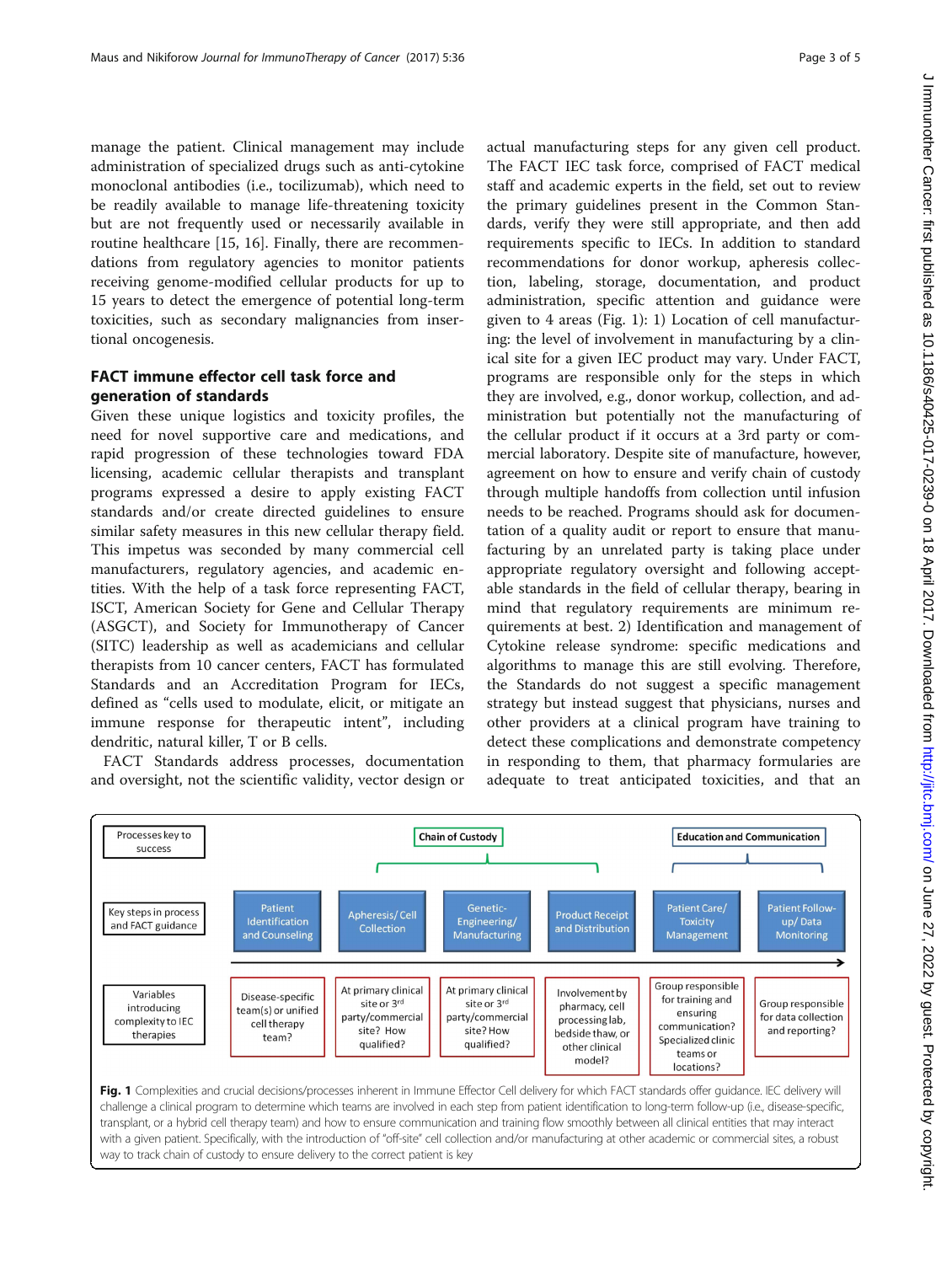J Immunother Cancer: first published as 10.1186/s40425-017-0239-0 on 18 April 2017. Downloaded from http://jitc.bmj.com/ on June 27, 2022 by guest. Protected by copyright J Immunother Cancer: tirst published as 10.1186/s40425-017-0239-0 on 18 April 2017. Downloaded from <http://jitc.bmj.com/> on June 27, 2022 by guest. Protected by copyright.

institution have local guidance for management considerations for all the healthcare team members to access. 3) Coordination and education: given the multiple teams involved with a patient's product and care, an institution should demonstrate appropriate communication pathways between the many providers involved and an avenue for rapid escalation of care when needed. 4) Data management and oversight: staff should be designated to collect data on product safety, efficacy and clinical outcomes, and these should be reviewed by the IEC program director at least yearly. Data points of interest are still being identified, but use of the CIBMTR Cellular Therapy forms is highly encouraged to allow pooling of data accessible to the entire field.

# Implementation of FACT IEC standards and caveats

FACT recognizes that at any given clinical center, the clinical teams and infrastructure overseeing IECs versus HPCs may be different or present in isolation: i.e., there may be a stand-alone lymphoma IEC program at one site whereas a larger center may choose to merge IEC administration with their transplant program. For those reasons, accreditation for IECs is separate from that of HPC transplantation programs, although there is significant overlap in the guidance and infrastructure in the IEC and HPC standards (Fig. 2). At any center, the clinical teams administering cellular therapies will be expected to clarify which entities are applying for which type of accreditation and will need to demonstrate leadership, quality management and staff training programs that can be shared or unique. It is expected that



inspections for IEC accreditation will start in the second half of 2017.

Given the rapid evolution of this field, it is anticipated that despite the incorporation of many comments from academic, professional society, and commercial entities during the public comment period, these Standards will remain a "work in progress". Standards are being amended and finalized, and inspectors specific to IEC accreditation initiated specialized training at the recent 2016 meeting of the American Society of Hematology and the 2017 ASBMT/CIBMTR Tandem meeting Inspector information and links to the actual Standards can be found on the FACT website ([www.FACTwebsi](http://www.factwebsite.org/)[te.org\)](http://www.factwebsite.org/) and in references 1–3 below. FACT leadership is acting on requests to post educational material and templates for a quality assessment for third-party manufacturers. Toxicity management procedures with sample approaches are being formulated to provide potential approaches to programs less familiar with IEC administration and FACT processes in order to facilitate compliance with guidelines. Individual programs will seek accreditation as best suits their needs. US manufacturers and insurers will determine how FACT accreditation will factor into their decisions to release products or cover services at clinical sites. Additional regulatory oversight and reporting is required outside of the United States where these products fall into the ATMP (Advanced Therapy Medicinal Product) realm and must be handled according to European Medicines Agency. Currently, the FACT IEC standards represent expert consensus informed by many outside opinions as to basic expectations for quality and monitoring approaches in any program administering IECs. The hope is that the FACT IEC Standards will continue to serve as educational support and guidance for clinicians and regulators involved in these promising novel cellular approaches.

#### Abbreviations

ASBMT: American Society of Blood and Marrow Transplantation; ASGCT: American Society for Gene and Cellular Therapy; ATMP: Advanced therapy medicinal product; CAR: Chimeric antigen receptor; CIBMTR: Center for International Blood and Marrow Transplant Research; FACT: Foundation for the Accreditation of Cellular Therapy; FDA: Food and Drug Administration; HPC: Human progenitor cell; IEC: Immune effector cell; ISCT: International Society for Cellular Therapy; NK: Natural Killer cell; SITC: Society for Immunotherapy of Cancer; UCB: Umbilical cord blood; US: United States of America

#### Acknowledgements

We thank our colleagues and FACT organization for providing helpful links and references. However, this manuscript is not an official FACT publication or officially endorsed by FACT.

#### Funding

MVM is supported by NCI K08CA166039, the Gabrielle's Angel Foundation, the V Foundation, and Damon Runyon-Rachleff Innnovation Award. SN is supported by the ASH Fellow Scholars Award and an ASBMT New Investigator Award.

#### Availability of data and materials

Not applicable.